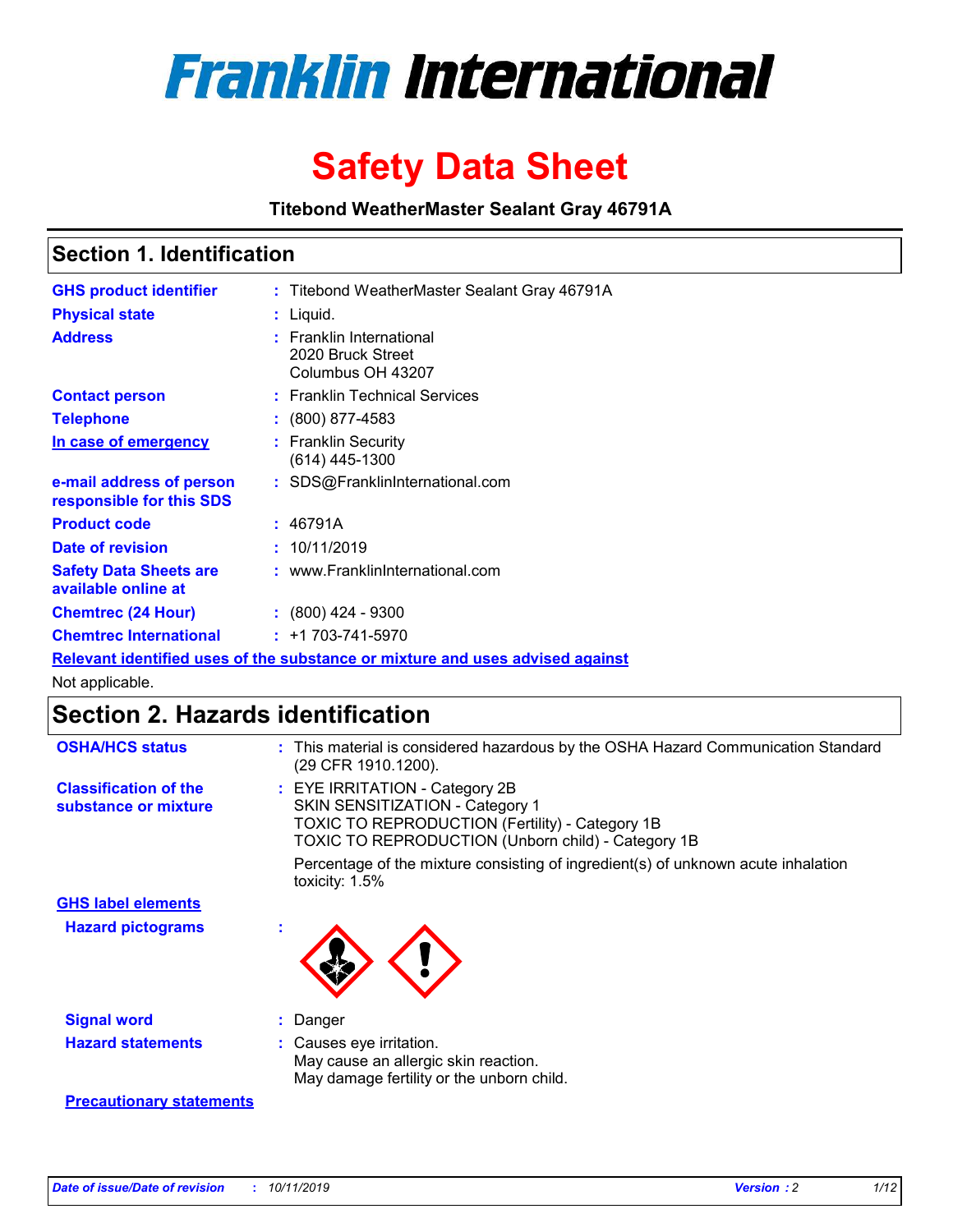### **Section 2. Hazards identification**

| <b>Prevention</b>                          | : Obtain special instructions before use. Do not handle until all safety precautions have<br>been read and understood. Wear protective gloves. Wear eye or face protection.<br>Wear protective clothing. Avoid breathing vapor. Wash hands thoroughly after handling.<br>Contaminated work clothing must not be allowed out of the workplace.                                                        |
|--------------------------------------------|------------------------------------------------------------------------------------------------------------------------------------------------------------------------------------------------------------------------------------------------------------------------------------------------------------------------------------------------------------------------------------------------------|
| <b>Response</b>                            | : IF exposed or concerned: Get medical attention. IF ON SKIN: Wash with plenty of<br>soap and water. Wash contaminated clothing before reuse. If skin irritation or rash<br>occurs: Get medical attention. IF IN EYES: Rinse cautiously with water for several<br>minutes. Remove contact lenses, if present and easy to do. Continue rinsing. If eye<br>irritation persists: Get medical attention. |
| <b>Storage</b>                             | : Store locked up.                                                                                                                                                                                                                                                                                                                                                                                   |
| <b>Disposal</b>                            | : Dispose of contents and container in accordance with all local, regional, national and<br>international regulations.                                                                                                                                                                                                                                                                               |
| <b>Hazards not otherwise</b><br>classified | : Product generates methanol during cure.                                                                                                                                                                                                                                                                                                                                                            |
|                                            |                                                                                                                                                                                                                                                                                                                                                                                                      |

## **Section 3. Composition/information on ingredients**

| <b>Substance/mixture</b><br>: Mixture                |               |                     |
|------------------------------------------------------|---------------|---------------------|
| Ingredient name                                      | $\frac{9}{6}$ | <b>CAS number</b>   |
| 3-aminopropyltriethoxysilane<br>Dibutyltin dilaurate | צ≥<br>≤0.3    | 919-30-2<br>77-58-7 |

Any concentration shown as a range is to protect confidentiality or is due to batch variation.

**There are no additional ingredients present which, within the current knowledge of the supplier and in the concentrations applicable, are classified as hazardous to health or the environment and hence require reporting in this section.**

**Occupational exposure limits, if available, are listed in Section 8.**

### **Section 4. First aid measures**

| <b>Description of necessary first aid measures</b> |                                                                                                                                                                                                                                                                                                                                                                                                                                                                                                                                                                                                                                                                                                                                                                           |  |  |  |
|----------------------------------------------------|---------------------------------------------------------------------------------------------------------------------------------------------------------------------------------------------------------------------------------------------------------------------------------------------------------------------------------------------------------------------------------------------------------------------------------------------------------------------------------------------------------------------------------------------------------------------------------------------------------------------------------------------------------------------------------------------------------------------------------------------------------------------------|--|--|--|
| <b>Eye contact</b>                                 | : Immediately flush eyes with plenty of water, occasionally lifting the upper and lower<br>eyelids. Check for and remove any contact lenses. Continue to rinse for at least 10<br>minutes. If irritation persists, get medical attention.                                                                                                                                                                                                                                                                                                                                                                                                                                                                                                                                 |  |  |  |
| <b>Inhalation</b>                                  | : Remove victim to fresh air and keep at rest in a position comfortable for breathing. If<br>not breathing, if breathing is irregular or if respiratory arrest occurs, provide artificial<br>respiration or oxygen by trained personnel. It may be dangerous to the person providing<br>aid to give mouth-to-mouth resuscitation. Get medical attention. If unconscious, place<br>in recovery position and get medical attention immediately. Maintain an open airway.<br>Loosen tight clothing such as a collar, tie, belt or waistband. In case of inhalation of<br>decomposition products in a fire, symptoms may be delayed. The exposed person may<br>need to be kept under medical surveillance for 48 hours.                                                       |  |  |  |
| <b>Skin contact</b>                                | : Wash with plenty of soap and water. Remove contaminated clothing and shoes. Wash<br>contaminated clothing thoroughly with water before removing it, or wear gloves.<br>Continue to rinse for at least 10 minutes. Get medical attention. In the event of any<br>complaints or symptoms, avoid further exposure. Wash clothing before reuse. Clean<br>shoes thoroughly before reuse.                                                                                                                                                                                                                                                                                                                                                                                     |  |  |  |
| <b>Ingestion</b>                                   | : Wash out mouth with water. Remove dentures if any. Remove victim to fresh air and<br>keep at rest in a position comfortable for breathing. If material has been swallowed and<br>the exposed person is conscious, give small quantities of water to drink. Stop if the<br>exposed person feels sick as vomiting may be dangerous. Do not induce vomiting<br>unless directed to do so by medical personnel. If vomiting occurs, the head should be<br>kept low so that vomit does not enter the lungs. Get medical attention. Never give<br>anything by mouth to an unconscious person. If unconscious, place in recovery position<br>and get medical attention immediately. Maintain an open airway. Loosen tight clothing<br>such as a collar, tie, belt or waistband. |  |  |  |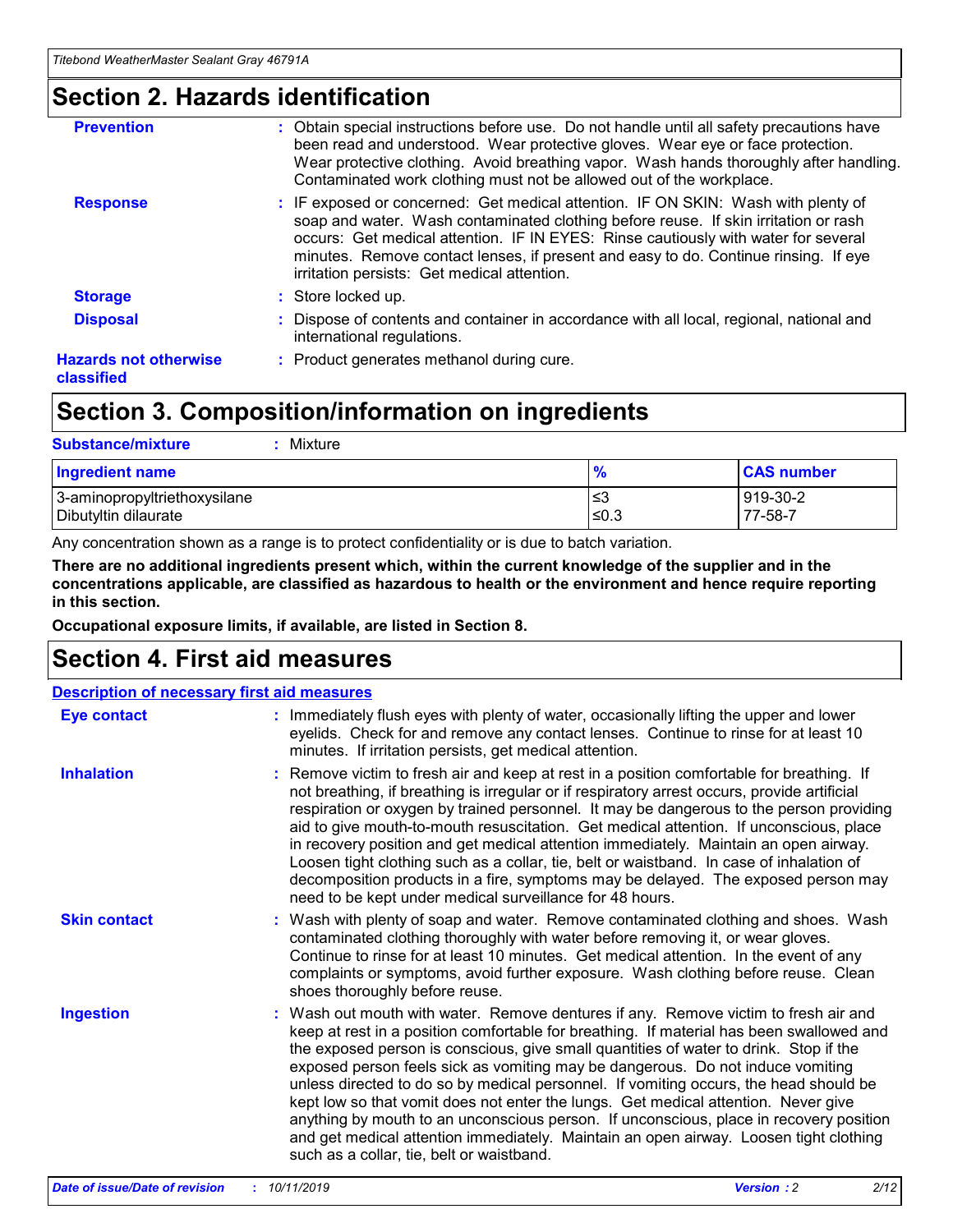## **Section 4. First aid measures**

| Most important symptoms/effects, acute and delayed |                                       |                                                                                                                                                                                                                                                                                                                                                                                                                 |  |  |  |
|----------------------------------------------------|---------------------------------------|-----------------------------------------------------------------------------------------------------------------------------------------------------------------------------------------------------------------------------------------------------------------------------------------------------------------------------------------------------------------------------------------------------------------|--|--|--|
|                                                    | <b>Potential acute health effects</b> |                                                                                                                                                                                                                                                                                                                                                                                                                 |  |  |  |
| <b>Eye contact</b>                                 |                                       | : May cause eye irritation.                                                                                                                                                                                                                                                                                                                                                                                     |  |  |  |
| <b>Inhalation</b>                                  |                                       | : No known significant effects or critical hazards.                                                                                                                                                                                                                                                                                                                                                             |  |  |  |
| <b>Skin contact</b>                                |                                       | : May cause skin irritation.                                                                                                                                                                                                                                                                                                                                                                                    |  |  |  |
| <b>Ingestion</b>                                   |                                       | : No known significant effects or critical hazards.                                                                                                                                                                                                                                                                                                                                                             |  |  |  |
| Over-exposure signs/symptoms                       |                                       |                                                                                                                                                                                                                                                                                                                                                                                                                 |  |  |  |
| <b>Eye contact</b>                                 |                                       | : Adverse symptoms may include the following:<br>irritation<br>watering<br>redness                                                                                                                                                                                                                                                                                                                              |  |  |  |
| <b>Inhalation</b>                                  |                                       | : Adverse symptoms may include the following:<br>reduced fetal weight<br>increase in fetal deaths<br>skeletal malformations                                                                                                                                                                                                                                                                                     |  |  |  |
| <b>Skin contact</b>                                |                                       | : Adverse symptoms may include the following:<br>irritation<br>redness<br>reduced fetal weight<br>increase in fetal deaths<br>skeletal malformations                                                                                                                                                                                                                                                            |  |  |  |
| <b>Ingestion</b>                                   |                                       | : Adverse symptoms may include the following:<br>reduced fetal weight<br>increase in fetal deaths<br>skeletal malformations                                                                                                                                                                                                                                                                                     |  |  |  |
|                                                    |                                       | <b>Indication of immediate medical attention and special treatment needed, if necessary</b>                                                                                                                                                                                                                                                                                                                     |  |  |  |
| <b>Notes to physician</b>                          |                                       | : In case of inhalation of decomposition products in a fire, symptoms may be delayed.<br>The exposed person may need to be kept under medical surveillance for 48 hours.                                                                                                                                                                                                                                        |  |  |  |
| <b>Specific treatments</b>                         |                                       | : No specific treatment.                                                                                                                                                                                                                                                                                                                                                                                        |  |  |  |
| <b>Protection of first-aiders</b>                  |                                       | : No action shall be taken involving any personal risk or without suitable training. If it is<br>suspected that fumes are still present, the rescuer should wear an appropriate mask or<br>self-contained breathing apparatus. It may be dangerous to the person providing aid to<br>give mouth-to-mouth resuscitation. Wash contaminated clothing thoroughly with water<br>before removing it, or wear gloves. |  |  |  |

**See toxicological information (Section 11)**

### **Section 5. Fire-fighting measures**

| <b>Extinguishing media</b>                             |                                                                                                                                                                                                     |
|--------------------------------------------------------|-----------------------------------------------------------------------------------------------------------------------------------------------------------------------------------------------------|
| <b>Suitable extinguishing</b><br>media                 | : Use an extinguishing agent suitable for the surrounding fire.                                                                                                                                     |
| <b>Unsuitable extinguishing</b><br>media               | $:$ None known.                                                                                                                                                                                     |
| <b>Specific hazards arising</b><br>from the chemical   | : In a fire or if heated, a pressure increase will occur and the container may burst.                                                                                                               |
| <b>Hazardous thermal</b><br>decomposition products     | : Decomposition products may include the following materials:<br>carbon dioxide<br>carbon monoxide<br>nitrogen oxides<br>metal oxide/oxides                                                         |
| <b>Special protective actions</b><br>for fire-fighters | : Promptly isolate the scene by removing all persons from the vicinity of the incident if<br>there is a fire. No action shall be taken involving any personal risk or without suitable<br>training. |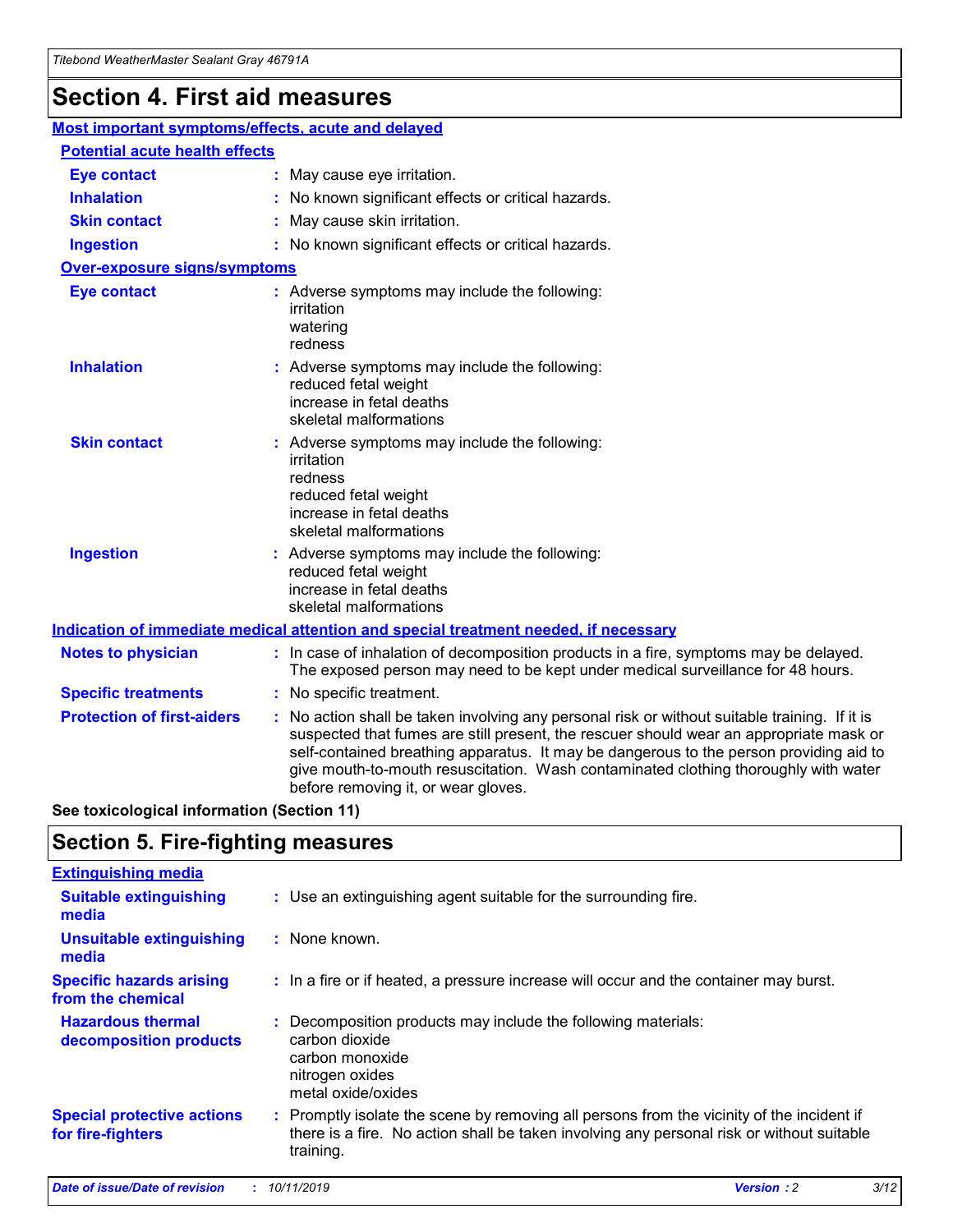### **Section 5. Fire-fighting measures**

**Special protective equipment for fire-fighters** Fire-fighters should wear appropriate protective equipment and self-contained breathing **:** apparatus (SCBA) with a full face-piece operated in positive pressure mode.

### **Section 6. Accidental release measures**

#### **Personal precautions, protective equipment and emergency procedures**

| For non-emergency<br>personnel                               | : No action shall be taken involving any personal risk or without suitable training.<br>Evacuate surrounding areas. Keep unnecessary and unprotected personnel from<br>entering. Do not touch or walk through spilled material. Avoid breathing vapor or mist.<br>Provide adequate ventilation. Wear appropriate respirator when ventilation is<br>inadequate. Put on appropriate personal protective equipment.                                                                                                                                                                                                                                                                                             |
|--------------------------------------------------------------|--------------------------------------------------------------------------------------------------------------------------------------------------------------------------------------------------------------------------------------------------------------------------------------------------------------------------------------------------------------------------------------------------------------------------------------------------------------------------------------------------------------------------------------------------------------------------------------------------------------------------------------------------------------------------------------------------------------|
|                                                              | For emergency responders : If specialized clothing is required to deal with the spillage, take note of any information in<br>Section 8 on suitable and unsuitable materials. See also the information in "For non-<br>emergency personnel".                                                                                                                                                                                                                                                                                                                                                                                                                                                                  |
| <b>Environmental precautions</b>                             | : Avoid dispersal of spilled material and runoff and contact with soil, waterways, drains<br>and sewers. Inform the relevant authorities if the product has caused environmental<br>pollution (sewers, waterways, soil or air).                                                                                                                                                                                                                                                                                                                                                                                                                                                                              |
| <b>Methods and materials for containment and cleaning up</b> |                                                                                                                                                                                                                                                                                                                                                                                                                                                                                                                                                                                                                                                                                                              |
| <b>Small spill</b>                                           | : Stop leak if without risk. Move containers from spill area. Dilute with water and mop up<br>if water-soluble. Alternatively, or if water-insoluble, absorb with an inert dry material and<br>place in an appropriate waste disposal container. Dispose of via a licensed waste<br>disposal contractor.                                                                                                                                                                                                                                                                                                                                                                                                     |
| <b>Large spill</b>                                           | : Stop leak if without risk. Move containers from spill area. Approach release from<br>upwind. Prevent entry into sewers, water courses, basements or confined areas. Wash<br>spillages into an effluent treatment plant or proceed as follows. Contain and collect<br>spillage with non-combustible, absorbent material e.g. sand, earth, vermiculite or<br>diatomaceous earth and place in container for disposal according to local regulations<br>(see Section 13). Dispose of via a licensed waste disposal contractor. Contaminated<br>absorbent material may pose the same hazard as the spilled product. Note: see<br>Section 1 for emergency contact information and Section 13 for waste disposal. |

### **Section 7. Handling and storage**

| <b>Precautions for safe handling</b>                                             |                                                                                                                                                                                                                                                                                                                                                                                                                                                                                                                                                                                                                                                                                                                                                                                                                                                  |
|----------------------------------------------------------------------------------|--------------------------------------------------------------------------------------------------------------------------------------------------------------------------------------------------------------------------------------------------------------------------------------------------------------------------------------------------------------------------------------------------------------------------------------------------------------------------------------------------------------------------------------------------------------------------------------------------------------------------------------------------------------------------------------------------------------------------------------------------------------------------------------------------------------------------------------------------|
| <b>Protective measures</b>                                                       | : Put on appropriate personal protective equipment (see Section 8). Persons with a<br>history of skin sensitization problems should not be employed in any process in which<br>this product is used. Avoid exposure - obtain special instructions before use. Avoid<br>exposure during pregnancy. Do not handle until all safety precautions have been read<br>and understood. Do not get in eyes or on skin or clothing. Do not ingest. Avoid<br>breathing vapor or mist. If during normal use the material presents a respiratory hazard,<br>use only with adequate ventilation or wear appropriate respirator. Keep in the original<br>container or an approved alternative made from a compatible material, kept tightly<br>closed when not in use. Empty containers retain product residue and can be hazardous.<br>Do not reuse container. |
| <b>Advice on general</b><br>occupational hygiene                                 | : Eating, drinking and smoking should be prohibited in areas where this material is<br>handled, stored and processed. Workers should wash hands and face before eating,<br>drinking and smoking. Remove contaminated clothing and protective equipment before<br>entering eating areas. See also Section 8 for additional information on hygiene<br>measures.                                                                                                                                                                                                                                                                                                                                                                                                                                                                                    |
| <b>Conditions for safe storage,</b><br>including any<br><b>incompatibilities</b> | Store between the following temperatures: 0 to 120°C (32 to 248°F). Store in<br>accordance with local regulations. Store in original container protected from direct<br>sunlight in a dry, cool and well-ventilated area, away from incompatible materials (see<br>Section 10) and food and drink. Store locked up. Keep container tightly closed and<br>sealed until ready for use. Containers that have been opened must be carefully<br>resealed and kept upright to prevent leakage. Do not store in unlabeled containers.<br>Use appropriate containment to avoid environmental contamination. See Section 10 for<br>incompatible materials before handling or use.                                                                                                                                                                         |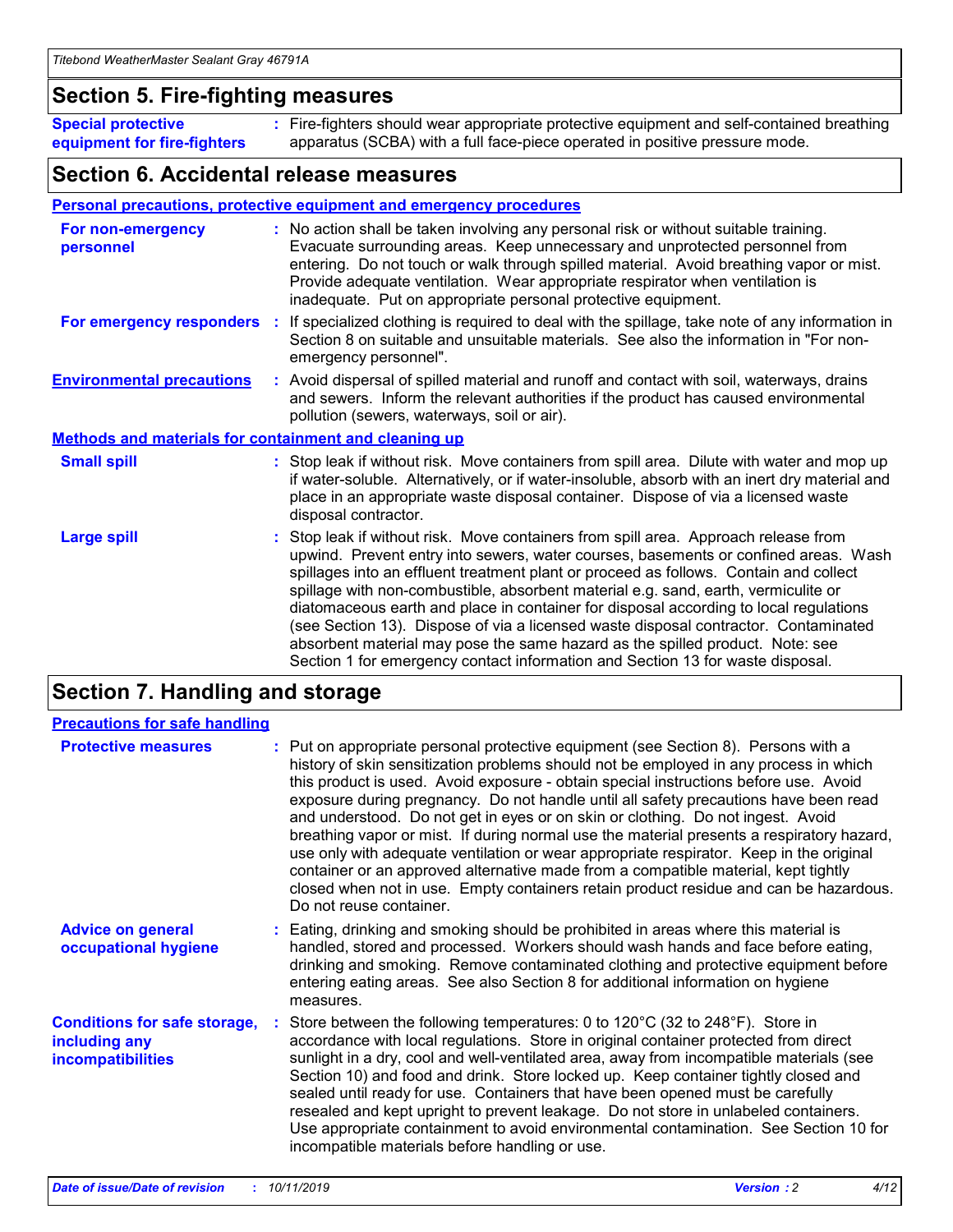## **Section 8. Exposure controls/personal protection**

#### **Control parameters**

#### **Occupational exposure limits**

| <b>Ingredient name</b>                               |    |                        | <b>Exposure limits</b>                                                                                                                                                                                                                                                                                                                                                                                                                                                                                                                                                                                                 |
|------------------------------------------------------|----|------------------------|------------------------------------------------------------------------------------------------------------------------------------------------------------------------------------------------------------------------------------------------------------------------------------------------------------------------------------------------------------------------------------------------------------------------------------------------------------------------------------------------------------------------------------------------------------------------------------------------------------------------|
| 3-aminopropyltriethoxysilane<br>Dibutyltin dilaurate |    |                        | None.<br>ACGIH TLV (United States, 3/2019). Absorbed through skin.<br>Notes: as Sn<br>TWA: $0.1 \text{ mg/m}^3$ , (as Sn) 8 hours.<br>STEL: 0.2 mg/m <sup>3</sup> , (as Sn) 15 minutes.<br>NIOSH REL (United States, 10/2016). Absorbed through skin.<br>Notes: as Sn<br>TWA: 0.1 mg/m <sup>3</sup> , (as Sn) 10 hours.<br>OSHA PEL (United States, 5/2018). Notes: as Sn<br>TWA: $0.1 \text{ mg/m}^3$ , (as Sn) 8 hours.<br>OSHA PEL 1989 (United States, 3/1989). Absorbed through skin.<br>Notes: measured as Sn<br>TWA: 0.1 mg/m <sup>3</sup> , (measured as Sn) 8 hours. Form: Organic                            |
| <b>Appropriate engineering</b><br>controls           |    |                        | : If user operations generate dust, fumes, gas, vapor or mist, use process enclosures,<br>local exhaust ventilation or other engineering controls to keep worker exposure to<br>airborne contaminants below any recommended or statutory limits.                                                                                                                                                                                                                                                                                                                                                                       |
| <b>Environmental exposure</b><br>controls            |    |                        | Emissions from ventilation or work process equipment should be checked to ensure<br>they comply with the requirements of environmental protection legislation. In some<br>cases, fume scrubbers, filters or engineering modifications to the process equipment<br>will be necessary to reduce emissions to acceptable levels.                                                                                                                                                                                                                                                                                          |
| <b>Individual protection measures</b>                |    |                        |                                                                                                                                                                                                                                                                                                                                                                                                                                                                                                                                                                                                                        |
| <b>Hygiene measures</b>                              |    |                        | : Wash hands, forearms and face thoroughly after handling chemical products, before<br>eating, smoking and using the lavatory and at the end of the working period.<br>Appropriate techniques should be used to remove potentially contaminated clothing.<br>Contaminated work clothing should not be allowed out of the workplace. Wash<br>contaminated clothing before reusing. Ensure that eyewash stations and safety<br>showers are close to the workstation location.                                                                                                                                            |
| <b>Eye/face protection</b>                           |    |                        | : Safety eyewear complying with an approved standard should be used when a risk<br>assessment indicates this is necessary to avoid exposure to liquid splashes, mists,<br>gases or dusts. If contact is possible, the following protection should be worn, unless<br>the assessment indicates a higher degree of protection: chemical splash goggles.                                                                                                                                                                                                                                                                  |
| <b>Skin protection</b>                               |    |                        |                                                                                                                                                                                                                                                                                                                                                                                                                                                                                                                                                                                                                        |
| <b>Hand protection</b>                               |    |                        | : Chemical-resistant, impervious gloves complying with an approved standard should be<br>worn at all times when handling chemical products if a risk assessment indicates this is<br>necessary. Considering the parameters specified by the glove manufacturer, check<br>during use that the gloves are still retaining their protective properties. It should be<br>noted that the time to breakthrough for any glove material may be different for different<br>glove manufacturers. In the case of mixtures, consisting of several substances, the<br>protection time of the gloves cannot be accurately estimated. |
| <b>Body protection</b>                               |    | handling this product. | Personal protective equipment for the body should be selected based on the task being<br>performed and the risks involved and should be approved by a specialist before                                                                                                                                                                                                                                                                                                                                                                                                                                                |
| <b>Other skin protection</b>                         |    |                        | : Appropriate footwear and any additional skin protection measures should be selected<br>based on the task being performed and the risks involved and should be approved by a<br>specialist before handling this product.                                                                                                                                                                                                                                                                                                                                                                                              |
| <b>Respiratory protection</b>                        | ÷. | aspects of use.        | Based on the hazard and potential for exposure, select a respirator that meets the<br>appropriate standard or certification. Respirators must be used according to a<br>respiratory protection program to ensure proper fitting, training, and other important                                                                                                                                                                                                                                                                                                                                                         |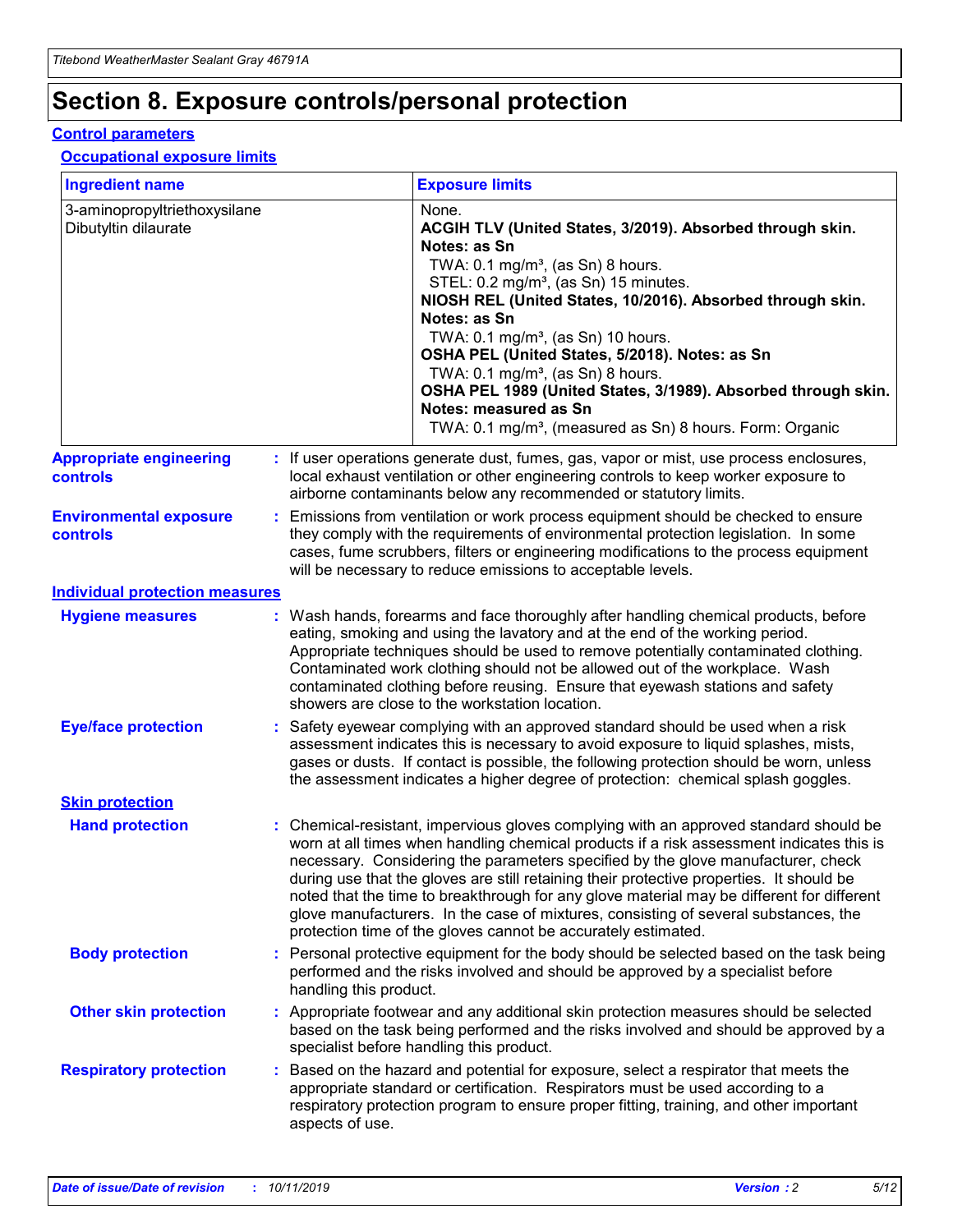### **Section 9. Physical and chemical properties**

#### **Appearance**

| <b>Physical state</b>                             | : Liquid. [Paste.]                                                |
|---------------------------------------------------|-------------------------------------------------------------------|
| Color                                             | Gray.                                                             |
| Odor                                              | None [Slight]                                                     |
| <b>Odor threshold</b>                             | : Not available.                                                  |
| рH                                                | : Not applicable.                                                 |
| <b>Melting point</b>                              | : Not available.                                                  |
| <b>Boiling point</b>                              | : $>100^{\circ}$ C ( $>212^{\circ}$ F)                            |
| <b>Flash point</b>                                | : Closed cup: $>200^{\circ}$ C ( $>392^{\circ}$ F) [Setaflash.]   |
| <b>Evaporation rate</b>                           | $:$ <1 (butyl acetate = 1)                                        |
| <b>Flammability (solid, gas)</b>                  | : Not available.                                                  |
| Lower and upper explosive<br>(flammable) limits   | : Not available.                                                  |
| <b>VOC (less water, less</b><br>exempt solvents)  | $: 0$ g/l                                                         |
| <b>Volatility</b>                                 | $: 0\%$ (w/w)                                                     |
| <b>Vapor density</b>                              | : Not available.                                                  |
| <b>Relative density</b>                           | : 1.4329                                                          |
| <b>Solubility</b>                                 | : Insoluble in the following materials: cold water and hot water. |
| <b>Solubility in water</b>                        | : Not available.                                                  |
| <b>Partition coefficient: n-</b><br>octanol/water | : Not available.                                                  |
| <b>Auto-ignition temperature</b>                  | $:$ Not available.                                                |
| <b>Decomposition temperature</b>                  | : Not available.                                                  |
| <b>Viscosity</b>                                  | : Not available.                                                  |

### **Section 10. Stability and reactivity**

| <b>Reactivity</b>                            |    | : No specific test data related to reactivity available for this product or its ingredients.            |
|----------------------------------------------|----|---------------------------------------------------------------------------------------------------------|
| <b>Chemical stability</b>                    |    | : The product is stable.                                                                                |
| <b>Possibility of hazardous</b><br>reactions |    | : Under normal conditions of storage and use, hazardous reactions will not occur.                       |
| <b>Conditions to avoid</b>                   |    | : No specific data.                                                                                     |
| <b>Incompatible materials</b>                | ٠. | No specific data.                                                                                       |
| <b>Hazardous decomposition</b><br>products   | ÷. | Under normal conditions of storage and use, hazardous decomposition products should<br>not be produced. |

## **Section 11. Toxicological information**

### **Information on toxicological effects**

#### **Acute toxicity**

| <b>Product/ingredient name</b> | <b>Result</b>           | <b>Species</b> | <b>Dose</b>                | <b>Exposure</b> |
|--------------------------------|-------------------------|----------------|----------------------------|-----------------|
| 3-aminopropyltriethoxysilane   | <b>ILD50 Dermal</b>     | Rabbit         | 4.29 g/kg                  |                 |
| Dibutyltin dilaurate           | ILD50 Oral<br>LD50 Oral | Rat<br>Rat     | $1.57$ g/kg<br>175 $mg/kg$ |                 |
|                                |                         |                |                            |                 |

**Irritation/Corrosion**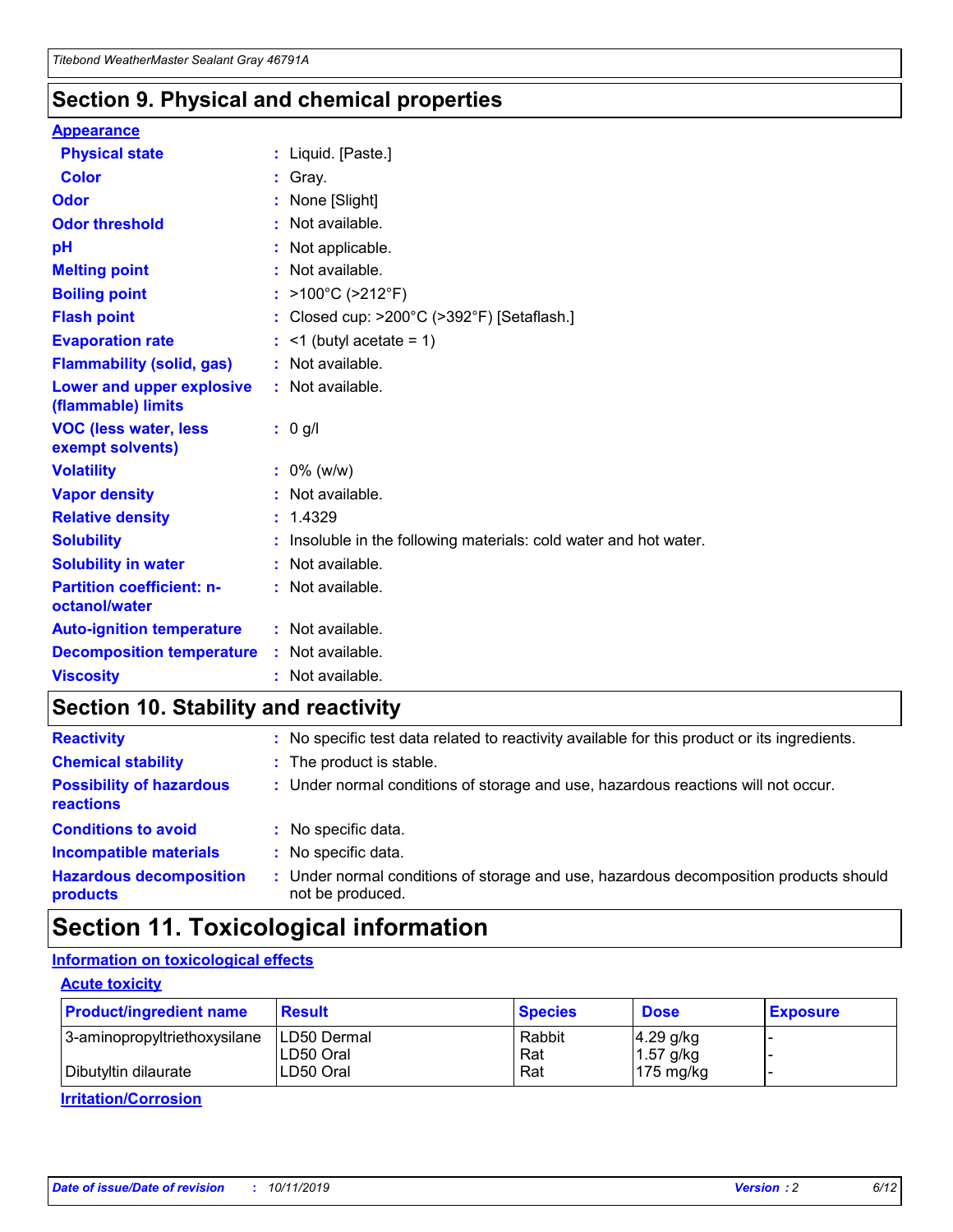## **Section 11. Toxicological information**

| <b>Product/ingredient name</b> | <b>Result</b>            | <b>Species</b> | <b>Score</b> | <b>Exposure</b>           | <b>Observation</b> |
|--------------------------------|--------------------------|----------------|--------------|---------------------------|--------------------|
| 3-aminopropyltriethoxysilane   | Eyes - Mild irritant     | Rabbit         |              | $100$ mg                  |                    |
|                                | Eyes - Severe irritant   | Rabbit         |              | 24 hours 750              |                    |
|                                |                          |                |              | ug                        |                    |
|                                | Skin - Severe irritant   | Rabbit         |              | 24 hours 5                | -                  |
| Dibutyltin dilaurate           | Eyes - Moderate irritant | Rabbit         |              | mg<br><b>24 hours 100</b> |                    |
|                                |                          |                |              | mg                        |                    |
|                                | Skin - Severe irritant   | Rabbit         |              | 500 mg                    | -                  |

#### **Sensitization**

Not available.

#### **Mutagenicity**

Not available.

#### **Carcinogenicity**

Not available.

#### **Reproductive toxicity**

Not available.

#### **Teratogenicity**

Not available.

#### **Specific target organ toxicity (single exposure)**

Not available.

#### **Specific target organ toxicity (repeated exposure)**

| <b>Name</b>                                                                  |                                                                            | <b>Category</b>                                     | <b>Route of</b><br>exposure | <b>Target organs</b> |
|------------------------------------------------------------------------------|----------------------------------------------------------------------------|-----------------------------------------------------|-----------------------------|----------------------|
| Dibutyltin dilaurate                                                         |                                                                            | Category 1                                          | -                           | respiratory system   |
| <b>Aspiration hazard</b><br>Not available.                                   |                                                                            |                                                     |                             |                      |
| <b>Information on the likely</b><br>routes of exposure                       | : Not available.                                                           |                                                     |                             |                      |
| <b>Potential acute health effects</b>                                        |                                                                            |                                                     |                             |                      |
| <b>Eye contact</b>                                                           | : May cause eye irritation.                                                |                                                     |                             |                      |
| <b>Inhalation</b>                                                            |                                                                            | : No known significant effects or critical hazards. |                             |                      |
| <b>Skin contact</b>                                                          | : May cause skin irritation.                                               |                                                     |                             |                      |
| <b>Ingestion</b>                                                             |                                                                            | : No known significant effects or critical hazards. |                             |                      |
| Symptoms related to the physical, chemical and toxicological characteristics |                                                                            |                                                     |                             |                      |
| <b>Eye contact</b>                                                           | irritation<br>watering<br>redness                                          | : Adverse symptoms may include the following:       |                             |                      |
| <b>Inhalation</b>                                                            | reduced fetal weight<br>increase in fetal deaths<br>skeletal malformations | : Adverse symptoms may include the following:       |                             |                      |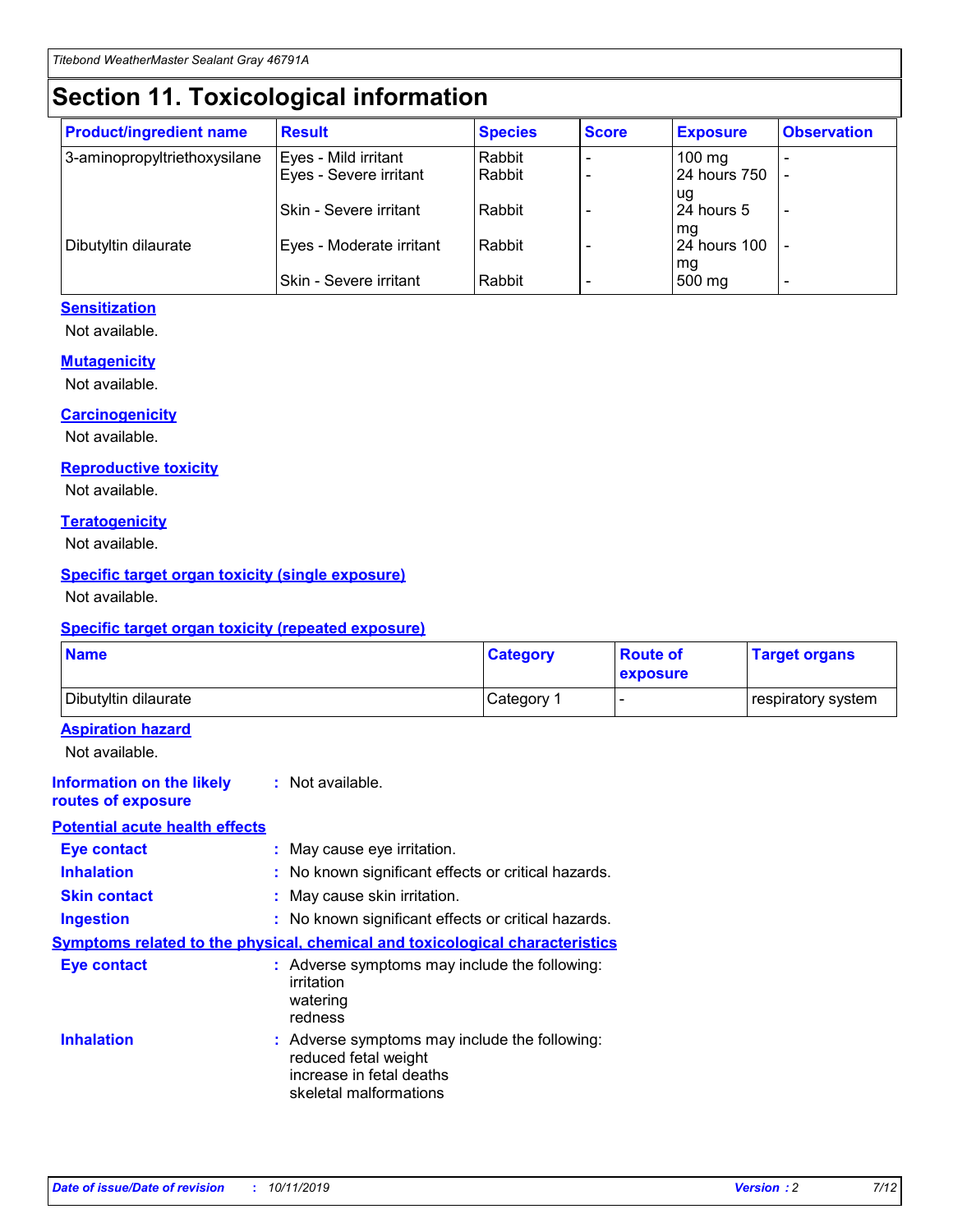# **Section 11. Toxicological information**

| <b>Skin contact</b>                     | : Adverse symptoms may include the following:<br>irritation<br>redness<br>reduced fetal weight<br>increase in fetal deaths<br>skeletal malformations |
|-----------------------------------------|------------------------------------------------------------------------------------------------------------------------------------------------------|
| <b>Ingestion</b>                        | : Adverse symptoms may include the following:<br>reduced fetal weight<br>increase in fetal deaths<br>skeletal malformations                          |
|                                         | Delayed and immediate effects and also chronic effects from short and long term exposure                                                             |
| <b>Short term exposure</b>              |                                                                                                                                                      |
| <b>Potential immediate</b><br>effects   | : Not available.                                                                                                                                     |
| <b>Potential delayed effects</b>        | : Not available.                                                                                                                                     |
| <b>Long term exposure</b>               |                                                                                                                                                      |
| <b>Potential immediate</b><br>effects   | : Not available.                                                                                                                                     |
| <b>Potential delayed effects</b>        | : Not available.                                                                                                                                     |
| <b>Potential chronic health effects</b> |                                                                                                                                                      |
| Not available.                          |                                                                                                                                                      |
| <b>General</b>                          | : Once sensitized, a severe allergic reaction may occur when subsequently exposed to<br>very low levels.                                             |
| <b>Carcinogenicity</b>                  | : No known significant effects or critical hazards.                                                                                                  |
| <b>Mutagenicity</b>                     | No known significant effects or critical hazards.                                                                                                    |
| <b>Teratogenicity</b>                   | May damage the unborn child.                                                                                                                         |
| <b>Developmental effects</b>            | No known significant effects or critical hazards.                                                                                                    |
| <b>Fertility effects</b>                | : May damage fertility.                                                                                                                              |
| <b>Numerical measures of toxicity</b>   |                                                                                                                                                      |
| <b>Acute toxicity estimates</b>         |                                                                                                                                                      |
|                                         |                                                                                                                                                      |

Not available.

## **Section 12. Ecological information**

#### **Toxicity**

| <b>Product/ingredient name</b> | <b>Result</b>                     | <b>Species</b>                       | <b>Exposure</b> |
|--------------------------------|-----------------------------------|--------------------------------------|-----------------|
| Dibutyltin dilaurate           | Chronic EC10 > 2 mg/l Fresh water | Algae - Scenedesmus<br>I subspicatus | l 96 hours i    |

### **Persistence and degradability**

| <b>Product/ingredient name</b> | <b>Test</b>                                                                    | <b>Result</b>  |                   | <b>Dose</b> | <b>Inoculum</b>         |
|--------------------------------|--------------------------------------------------------------------------------|----------------|-------------------|-------------|-------------------------|
| Dibutyltin dilaurate           | OECD 301F<br>Ready<br>Biodegradability -<br>Manometric<br>Respirometry<br>Test | 23 % - 28 days |                   |             |                         |
| <b>Product/ingredient name</b> | <b>Aquatic half-life</b>                                                       |                | <b>Photolysis</b> |             | <b>Biodegradability</b> |
| Dibutyltin dilaurate           |                                                                                |                |                   |             | Inherent                |

### **Bioaccumulative potential**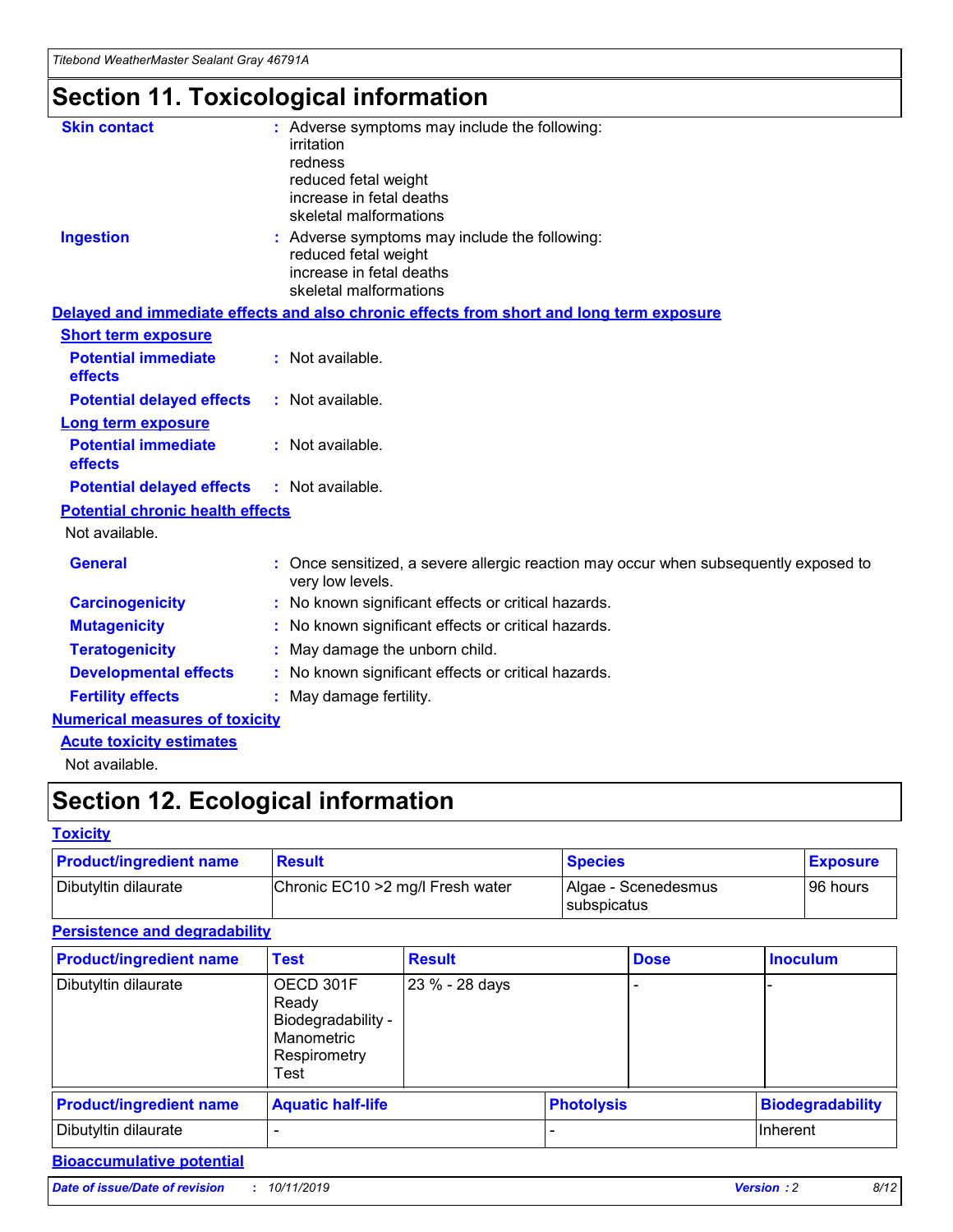## **Section 12. Ecological information**

| <b>Product/ingredient name</b> | $LoaPow$ | <b>BCF</b> | <b>Potential</b> |
|--------------------------------|----------|------------|------------------|
| 3-aminopropyltriethoxysilane   | 1.7      | 3.4        | low              |
| Dibutyltin dilaurate           | 4.44     | 2.91       | low              |

#### **Mobility in soil**

| <b>Soil/water partition</b><br>coefficient (K <sub>oc</sub> ) | : Not available.                                    |
|---------------------------------------------------------------|-----------------------------------------------------|
| <b>Other adverse effects</b>                                  | : No known significant effects or critical hazards. |

### **Section 13. Disposal considerations**

**Disposal methods :**

The generation of waste should be avoided or minimized wherever possible. Disposal of this product, solutions and any by-products should at all times comply with the requirements of environmental protection and waste disposal legislation and any regional local authority requirements. Dispose of surplus and non-recyclable products via a licensed waste disposal contractor. Waste should not be disposed of untreated to the sewer unless fully compliant with the requirements of all authorities with jurisdiction. Waste packaging should be recycled. Incineration or landfill should only be considered when recycling is not feasible. This material and its container must be disposed of in a safe way. Care should be taken when handling emptied containers that have not been cleaned or rinsed out. Empty containers or liners may retain some product residues. Avoid dispersal of spilled material and runoff and contact with soil, waterways, drains and sewers.

## **Section 14. Transport information**

|                                      | <b>DOT</b><br><b>Classification</b> | <b>TDG</b><br><b>Classification</b> | <b>Mexico</b><br><b>Classification</b> | <b>ADR/RID</b> | <b>IMDG</b>              | <b>IATA</b>              |
|--------------------------------------|-------------------------------------|-------------------------------------|----------------------------------------|----------------|--------------------------|--------------------------|
| <b>UN number</b>                     | Not regulated.                      | Not regulated.                      | Not regulated.                         | Not regulated. | Not regulated.           | Not regulated.           |
| <b>UN proper</b><br>shipping name    | $\blacksquare$                      |                                     |                                        |                |                          |                          |
| <b>Transport</b><br>hazard class(es) | $\blacksquare$                      | $\overline{\phantom{a}}$            | $\blacksquare$                         | $\blacksquare$ | $\overline{\phantom{a}}$ | $\blacksquare$           |
| <b>Packing group</b>                 | $\overline{\phantom{a}}$            | $\overline{\phantom{0}}$            | $\overline{\phantom{a}}$               | -              | $\overline{\phantom{0}}$ | $\overline{\phantom{a}}$ |
| <b>Environmental</b><br>hazards      | No.                                 | No.                                 | No.                                    | No.            | No.                      | No.                      |

## **Section 15. Regulatory information**

#### **U.S. Federal regulations**

#### **SARA 302/304**

#### **Composition/information on ingredients**

No products were found.

**SARA 304 RQ :** Not applicable.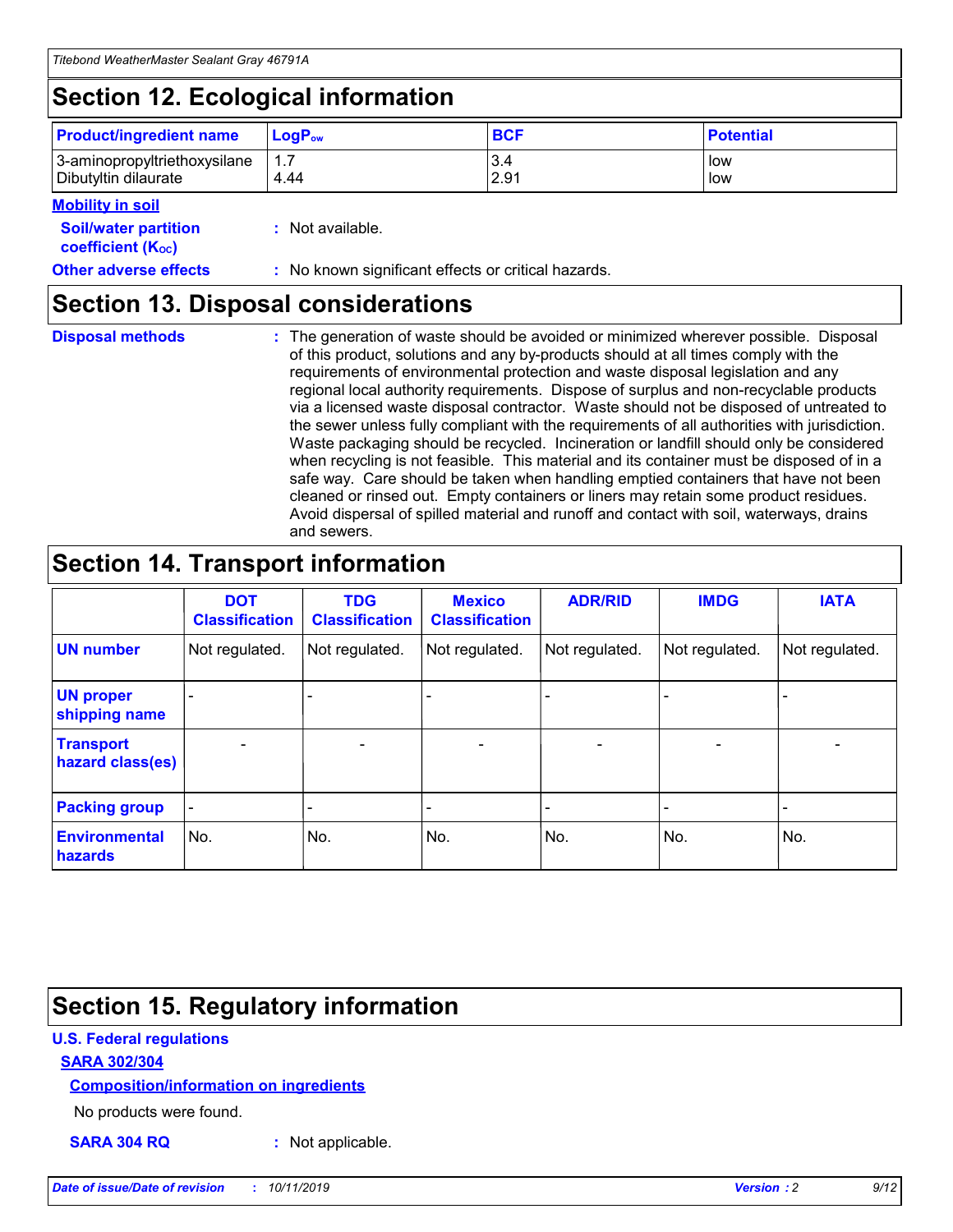## **Section 15. Regulatory information**

#### **SARA 311/312**

**Classification :** EYE IRRITATION - Category 2B SKIN SENSITIZATION - Category 1 TOXIC TO REPRODUCTION (Fertility) - Category 1B TOXIC TO REPRODUCTION (Unborn child) - Category 1B

#### **Composition/information on ingredients**

| <b>Name</b>                  | $\frac{9}{6}$ | <b>Classification</b>                                                                                            |
|------------------------------|---------------|------------------------------------------------------------------------------------------------------------------|
| 3-aminopropyltriethoxysilane | $\leq$ 3      | <b>FLAMMABLE LIQUIDS - Category 4</b><br><b>ACUTE TOXICITY (oral) - Category 4</b>                               |
|                              |               | SKIN IRRITATION - Category 2<br>EYE IRRITATION - Category 2A                                                     |
| Dibutyltin dilaurate         | ≤0.3          | ACUTE TOXICITY (oral) - Category 3<br>SKIN CORROSION - Category 1C                                               |
|                              |               | SERIOUS EYE DAMAGE - Category 1<br>SKIN SENSITIZATION - Category 1<br><b>GERM CELL MUTAGENICITY - Category 2</b> |
|                              |               | TOXIC TO REPRODUCTION (Fertility) - Category 1B<br>TOXIC TO REPRODUCTION (Unborn child) - Category 1B            |
|                              |               | SPECIFIC TARGET ORGAN TOXICITY (REPEATED<br>EXPOSURE) (respiratory system) - Category 1                          |

#### **State regulations**

| <b>Massachusetts</b> | : None of the components are listed. |
|----------------------|--------------------------------------|
| <b>New York</b>      | : None of the components are listed. |
| <b>New Jersey</b>    | : None of the components are listed. |
| <b>Pennsylvania</b>  | : None of the components are listed. |

#### **California Prop. 65**

**A** WARNING: This product can expose you to methanol, which is known to the State of California to cause birth defects or other reproductive harm. For more information go to www.P65Warnings.ca.gov.

| <b>Ingredient name</b> | No significant risk Maximum<br>level | acceptable dosage<br>level |
|------------------------|--------------------------------------|----------------------------|
| methanol               |                                      | Yes.                       |

#### **International regulations**

**Chemical Weapon Convention List Schedules I, II & III Chemicals** Not listed.

#### **Montreal Protocol**

Not listed.

#### **Stockholm Convention on Persistent Organic Pollutants**

Not listed.

### **UNECE Aarhus Protocol on POPs and Heavy Metals**

Not listed.

#### **Inventory list**

### **China :** All components are listed or exempted.

**United States TSCA 8(b) inventory :** All components are active or exempted.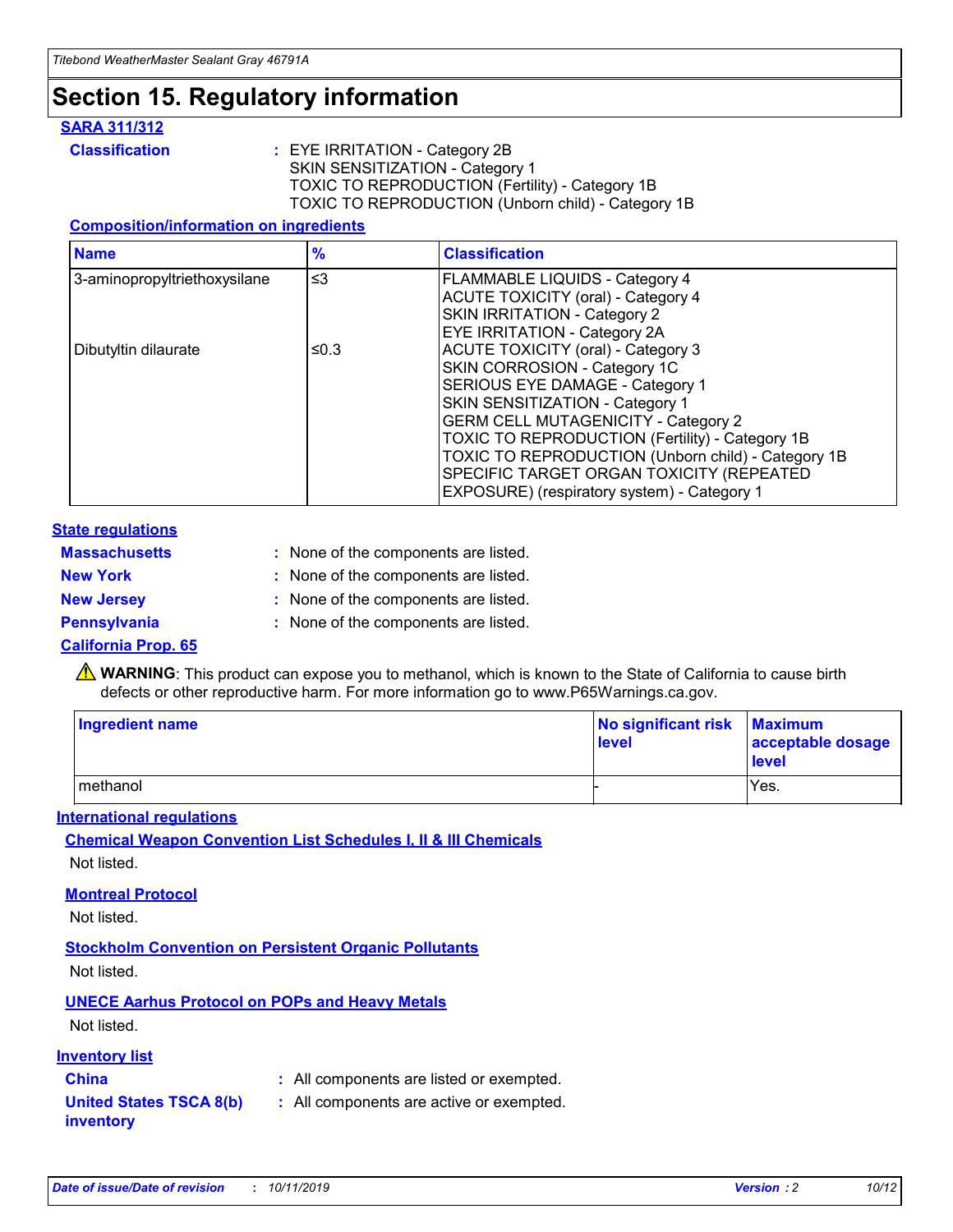## **Section 16. Other information**

**Hazardous Material Information System (U.S.A.)**



**Caution: HMIS® ratings are based on a 0-4 rating scale, with 0 representing minimal hazards or risks, and 4 representing significant hazards or risks. Although HMIS® ratings and the associated label are not required on SDSs or products leaving a facility under 29 CFR 1910.1200, the preparer may choose to provide them. HMIS® ratings are to be used with a fully implemented HMIS® program. HMIS® is a registered trademark and service mark of the American Coatings Association, Inc.**

**The customer is responsible for determining the PPE code for this material. For more information on HMIS® Personal Protective Equipment (PPE) codes, consult the HMIS® Implementation Manual.**

#### **National Fire Protection Association (U.S.A.)**



**Reprinted with permission from NFPA 704-2001, Identification of the Hazards of Materials for Emergency Response Copyright ©1997, National Fire Protection Association, Quincy, MA 02269. This reprinted material is not the complete and official position of the National Fire Protection Association, on the referenced subject which is represented only by the standard in its entirety.**

**Copyright ©2001, National Fire Protection Association, Quincy, MA 02269. This warning system is intended to be interpreted and applied only by properly trained individuals to identify fire, health and reactivity hazards of chemicals. The user is referred to certain limited number of chemicals with recommended classifications in NFPA 49 and NFPA 325, which would be used as a guideline only. Whether the chemicals are classified by NFPA or not, anyone using the 704 systems to classify chemicals does so at their own risk.**

#### **Procedure used to derive the classification**

| <b>Classification</b>                                                                                                                                                    |                                                                                                                                                                                                                                                                                                                                                                                                                                                                                                                                                               | <b>Justification</b>                                                     |
|--------------------------------------------------------------------------------------------------------------------------------------------------------------------------|---------------------------------------------------------------------------------------------------------------------------------------------------------------------------------------------------------------------------------------------------------------------------------------------------------------------------------------------------------------------------------------------------------------------------------------------------------------------------------------------------------------------------------------------------------------|--------------------------------------------------------------------------|
| EYE IRRITATION - Category 2B<br>SKIN SENSITIZATION - Category 1<br>TOXIC TO REPRODUCTION (Fertility) - Category 1B<br>TOXIC TO REPRODUCTION (Unborn child) - Category 1B |                                                                                                                                                                                                                                                                                                                                                                                                                                                                                                                                                               | Expert judgment<br>Expert judgment<br>Expert judgment<br>Expert judgment |
| <b>History</b>                                                                                                                                                           |                                                                                                                                                                                                                                                                                                                                                                                                                                                                                                                                                               |                                                                          |
| Date of printing                                                                                                                                                         | : 4/22/2022                                                                                                                                                                                                                                                                                                                                                                                                                                                                                                                                                   |                                                                          |
| Date of issue/Date of<br>revision                                                                                                                                        | : 10/11/2019                                                                                                                                                                                                                                                                                                                                                                                                                                                                                                                                                  |                                                                          |
| Date of previous issue                                                                                                                                                   | : 10/16/2020                                                                                                                                                                                                                                                                                                                                                                                                                                                                                                                                                  |                                                                          |
| <b>Version</b>                                                                                                                                                           | $\therefore$ 2                                                                                                                                                                                                                                                                                                                                                                                                                                                                                                                                                |                                                                          |
| <b>Key to abbreviations</b>                                                                                                                                              | $:$ ATE = Acute Toxicity Estimate<br><b>BCF</b> = Bioconcentration Factor<br>GHS = Globally Harmonized System of Classification and Labelling of Chemicals<br>IATA = International Air Transport Association<br>IBC = Intermediate Bulk Container<br><b>IMDG = International Maritime Dangerous Goods</b><br>LogPow = logarithm of the octanol/water partition coefficient<br>MARPOL = International Convention for the Prevention of Pollution From Ships, 1973<br>as modified by the Protocol of 1978. ("Marpol" = marine pollution)<br>UN = United Nations |                                                                          |